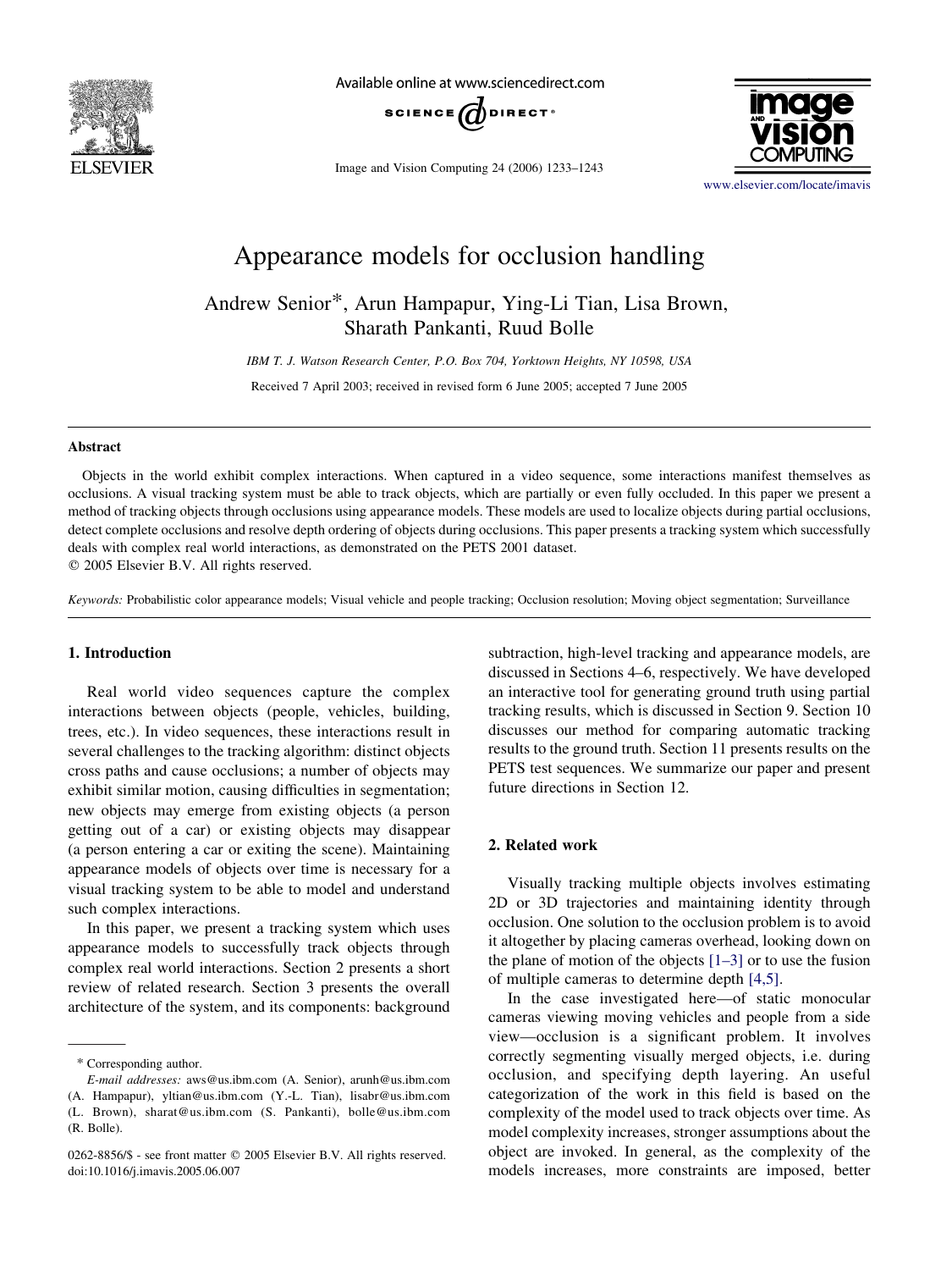| Performance measures for Dataset 1, Camera 1                             |                                                                                                                                             |  |  |
|--------------------------------------------------------------------------|---------------------------------------------------------------------------------------------------------------------------------------------|--|--|
| Multi-person tracking models                                             | Constraints and limitations                                                                                                                 |  |  |
| Simple cues: color histogram, temporal consistency, shape features [6–8] | Cannot perform segmentation during occlusion, limited identity<br>maintenance, good computational speed performance                         |  |  |
| Appearance based: evolving image information [9,10,20]                   | Better identity maintenance but not robust to 3D object viewpoint changes.<br>similar textured, colored objects; simplistic occlusion rules |  |  |
| 3D scene model and 2D human properties [11,12,14]                        | Requires camera calibration and input of scene information; improves<br>reliability of constraints when correct but makes assumptions about |  |  |

Table 1

2D human appearance model: active shape model, 2D body configurations, 2D clothing blobs [\[15–17\]](#page-10-0)

2d human temporal model: motion templates of people walking, higher order dynamics [\[14,18,19\]](#page-10-0)

performance is achieved—when the appropriate conditions are met—but general robustness, applicability and real-time speed are more difficult to attain. Table 1 gives examples of multi-person tracking methods for progressively more complex tracking models. Several prototype projects are listed for each class of method. The right-hand column describes the constraints and limitations for each class. A few of the projects are listed in more than one category because they integrate model information from more than one class. In order to achieve the generality of simple methods and the accuracy of refined models, requires spanning a range of model complexity. In almost all of these approaches, background subtraction is the first step, and plays an important role including adapting to scene changes and removing shadows and reflections.

At the top of Table 1 are the simplest methods that rely on basic cues such as color histograms and recent temporal history of each object. These systems have achieved a high degree of robustness and real-time performance but are limited in the accuracy with which they can perform trajectory estimation and identity maintenance through occlusion. Each object is represented by a set of features. In [Roh 00] each object/person is represented by two or three colors temporally weighted depending on the size, duration and frequency of its appearance. In [\[6,7\]](#page-9-0) each object/person is represented by a temporally updated color histogram. In [\[6\]](#page-9-0), the histogram intersection method is used to determine the identity of an object and the histograms are used directly to compute the posterior probability of a pixel belonging to each object during an occlusion. In [\[7\]](#page-9-0), people are tracked using the similarity of their color histograms from frame to frame using a mean shift iteration approach. To segment individuals from each other, temporal information is used.

Appearance-based systems have improved the performance of tracking and identity maintenance through occlusion but are still limited to simple interactions and scene conditions. Appearance-based systems, by our definition, maintain information about each pixel in an evolving image-based model for each moving object/person. In the simplest case, this is just an image template. For example in [\[8\]](#page-9-0), people and vehicles are classified using shape characteristics then tracked by template matching combined with temporal consistency information such as recent proximity and similar classification. Their method can deal with partial occlusion but does not take into account the variable appearance of objects due to lighting changes, selfocclusions, and other complex 3-dimensional projection effects. The work most closely related to this paper is that of [\[9\]](#page-9-0). Their system combines gray-scale texture appearance and shape information of a person together in a 2D dynamic template, but does not use appearance information in analyzing multi-people groups. In our system, we use a color appearance model (thereby incorporating texture, shape, temporal and occlusion history) and are able to successfully perform identity maintenance in a wide range of circumstances but our system is still vulnerable to misclassification for similarly colored/textured objects particularly for complex non-rigid 3D objects when they interact, such as people, since their appearance depends on viewpoint and is often complicated by shadows and scene geometry.

normative human height stance, and behavior

uniform colors/textures

assumes second order dynamics

Requires prior training, sometimes requires learning individual appearances, assumes people wearing clothing of different colors with

Assumes people are actively walking, moving in a periodic fashion or

As the complexity of tracking models, the methods become progressively more sophisticated at performing identity maintenance but at the expense of greater constraints. For example, if it is possible to calibrate the camera and manually input specific information regarding the scene, then systems can be designed which take advantage of knowledge of where people will enter/exit the scene, where the ground plane is, where occluding objects occur, and the typical height in the image a person will occupy. This process is referred to as 'closed-world tracking' in [\[10\]](#page-9-0) and was applied to tracking children in an interactive narrative play space. The contextual information is exploited to adaptively select and weight image features used for correspondence. In [\[11\]](#page-9-0) a scene model is created, spatially specifying short term occluding objects such as a street sign in the foreground, long term occluding objects such as a building, and bordering occlusion due to the limits of the camera field of view. In [\[12\]](#page-9-0) static foreground occluding objects are actively inferred while the system is running without prior scene information. In [\[13\]](#page-10-0) not only is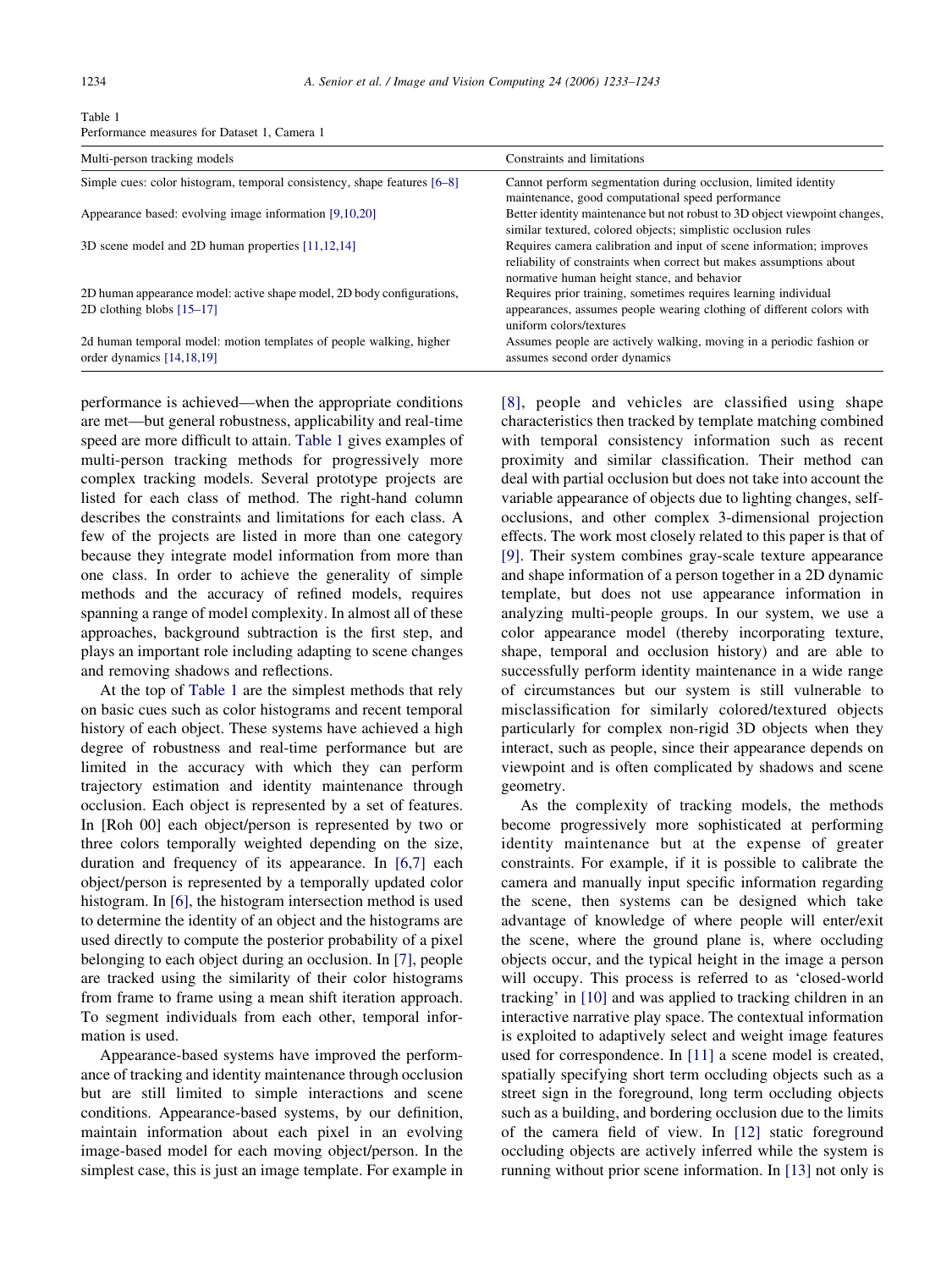the expected height of a person used based on the ground plane location, but also the time of day is utilized to calculate the angle of the sun and estimate the size and location of potential shadows.

Several systems make assumptions regarding the composition of a typical person in a scene. For example, it is frequently assumed that each person is composed of a small number of similarly colored/textured blobs, such as their shirt and pants. One of the earliest works to exploit this type of assumption was [\[14\].](#page-10-0) In their work, a single person is tracked in real-time. The human is modeled as a connected set of blobs. Each blob has a spatial and color distribution and a support map indicating which pixels are members of the blob. Body parts (heads and hands) are tracked through occlusions using simple Newtonian dynamics and maximum likelihood estimations. Several researchers have extended this work to tracking multiple people during occlusion. In [\[15\]](#page-10-0) each person is segmented into classes of similar color using the Expectation Maximization algorithm. Then a maximum a posteriori probability approach is used to track these classes from frame to frame. In [\[16\]](#page-10-0) the appearance of each person is modeled as a combination of regions; each region has a color distribution represented non-parametrically. Each region also has a vertical height distribution and a horizontal location distribution. Assuming the probability of each color is independent of location for each blob (i.e. each region can have multiple colors but their relative positions are independent) and the vertical location of the blob is independent of the horizontal position, the system computes the product of the probabilities to estimate the best arrangement of blobs (i.e., maximum likelihood estimation) and therefore the relative location of the people in the scene. These assumptions can be powerful constraints that reduce the search space for multi-person tracking but inevitably they also reduce the range of applicability. Although these constraints improve performance, there are always natural exceptions and environmental conditions which will cause these systems to fail. Examples include peculiar postures and transactions involving objects.

The performance of tracking can also be improved by the use of temporal or motion constraints. All systems assume proximity, most methods employ simplistic first order dynamics, but a more recent generation of systems is assuming higher order dynamics and specific periodicities which can be attributed to people. [\[17\]](#page-10-0) presents an approach to detect and predict occlusion by using temporal analysis and trajectory prediction. In temporal analysis, a map of the previous segmented and processed frame is used as a possible approximation of the current connected elements. In trajectory prediction, an extended Kalman filter provides an estimate of each object's position and velocity. [\[18\]](#page-10-0) have built a system for tracking people walking by each other in a corridor. Each foreground object is statistically modeled using a generalized cylinder object model and a mixture of Gaussians model based on intensity. A simple particle filter

(often called condensation) is used to perform joint inference on both the number of objects present and their configurations. Assumptions about motion include modeling translational dynamics as damped constant velocity plus Gaussian noise and a turn parameter that encodes how much the person (represented by a generalized cylinder) has turned away from the camera. [\[13\]](#page-10-0) track multiple humans using a Kalman filter with explicit handling of occlusion. Proper segmentation is verified by 'walking recognition'. This is implemented via motion templates (based on prior data of walking phases) and temporal integration. The basis for walking recognition relies on the observation that the functional walking gaits of different people do not exhibit significant dynamical time warping, i.e. the phases should correspond linearly to the phases of the average walker. However, in practice, people start and stop, are not always walking, and it is difficult to find phase correspondence if the viewed in the same direction as the walking motion.

All of the systems mentioned here are prototypes. Each project usually evaluates its own performance based on a small number of video sequences. In most cases, these sequences are produced by the investigators and typical results are primarily a small number of visual examples. Hence it is very difficult to compare the capabilities of these methods or quantify their accuracy or robustness. However, in general these methods are brittle and will fail if their large number of stated and unstated assumptions is not met. The IEEE Workshop on Performance Evaluation of Tracking and Surveillance is an attempt to address some of these issues by making a public dataset widely available and inviting researchers to compare the performance of their algorithms. However, there is still a need to provide ground truth evaluation of predefined performance criteria.

#### 3. Tracking system architecture

In this paper, we describe a new visual tracking system designed to track independently moving objects using the output of a conventional video camera. [Fig. 1](#page-3-0) shows the a schematic of the principal components of the tracking system.

The input video sequence is used to estimate a background model, which is then used to perform background subtraction, as described in Section 4. The resulting foreground regions form the raw material of a two-tiered tracking system.

The first tracking process associates foreground regions in consecutive frames to construct hypothesized tracks. The second tier of tracking uses appearance models to resolve ambiguities in these tracks that occur due to object interactions and result in tracks corresponding to independently moving objects.

A final operation filters the tracks to remove tracks which are invalid artefacts of the track construction process,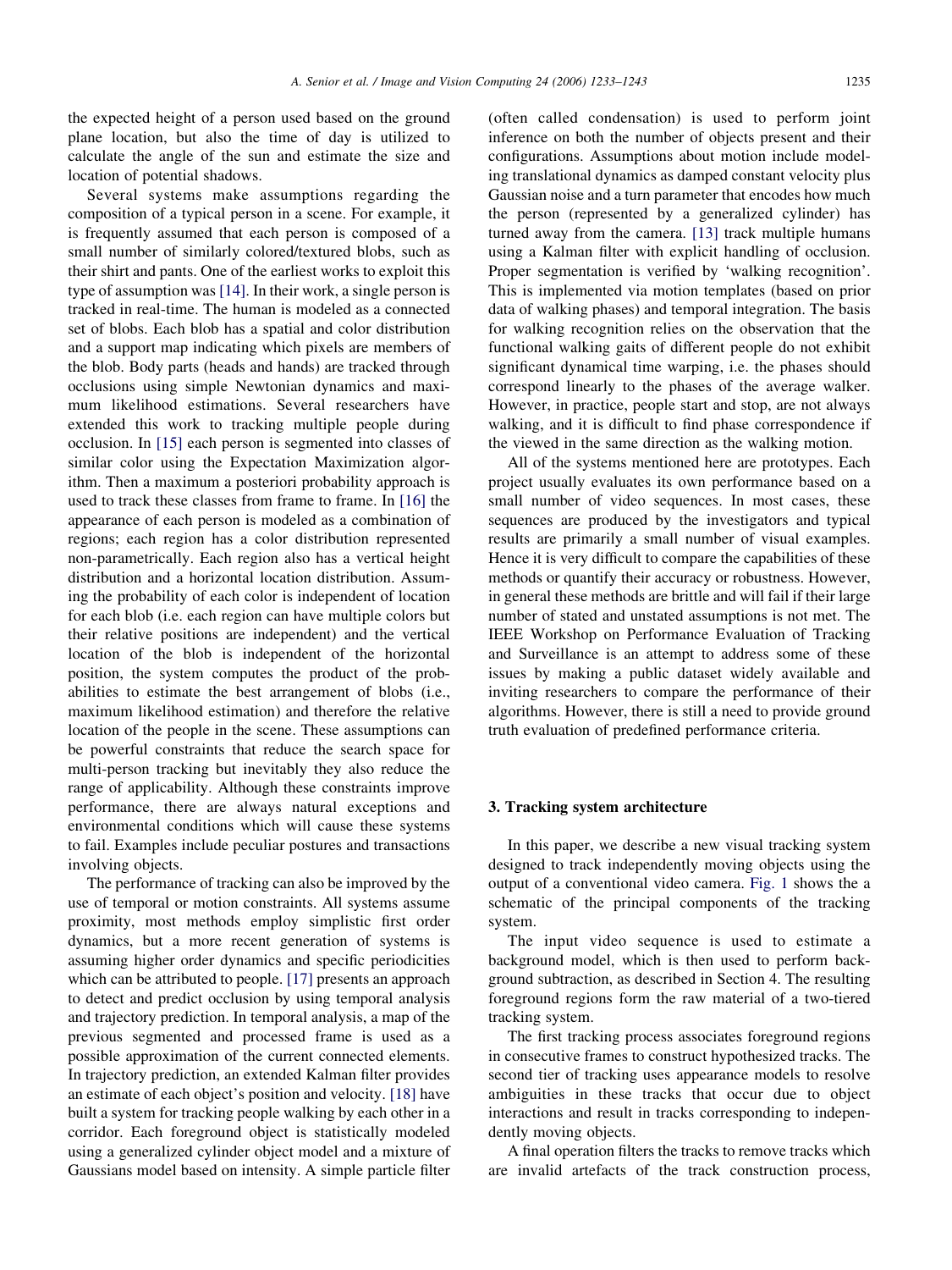<span id="page-3-0"></span>

Fig. 1. Block diagram of the tracking system.

and saves the track information (the centroids of the objects at each time frame) in the PETS XML file format.

In this paper, we describe results using the PETS 2001 evaluation dataset 1, camera 1. For reasons of speed and storage economy, we have chosen to process the video at half resolution. The sytem operates on AVI video files (Cinepak compressed) generated from the distributed JPEG images. Naturally, higher accuracies and reliability are to be expected from processing the video at full size and without compression artefacts.

#### 4. Background estimation and subtraction

The background subtraction approach presented here is based on that taken by Horprasert et al. [\[19\]](#page-10-0) and is an attempt to make the background subtraction robust to illumination changes. The background is modeled statistically at each pixel. The estimation process computes the brightness distortion and color distortion in RGB color space. Each pixel *i* is modeled by a 4-tuple  $(E_i, s_i, a_i, b_i)$ , where  $E_i$  is a vector with the means of the pixel's red, green, and blue components computed over N background frames;  $s_i$  is a vector with the standard deviations of the color values;  $a_i$  is the variation of the brightness distortion; and  $b_i$  is the variation of the chromaticity distortion.

By comparing the difference between the background image and the current image, a given pixel is classified into one of four categories: original background, shaded background or shadow, highlighted background, and foreground objects. The pixels in the foreground objects, are passed to the next stage (Section 5, and the remaining categories are grouped together as background pixels. The categorization thresholds are calculated automatically; details can be found in the original paper [\[19\].](#page-10-0) Finally, isolated pixels are removed and then a morphological closing operator is applied to join nearby foreground pixels.

We have also developed an active background estimation method that can deal with objects moving in the training images (except the first). The first frame is stored as a prototype background image, and differenced with subsequent training frames—areas of significant difference being the moving objects. When the statistical background model is constructed, these moving object regions are excluded from the calculations. To handle variations in illumination that have not been seen in the training set, we have also added a further two modifications to the background subtraction algorithm that operate when running on test sequences. The first is an overall gain control that applies a global scaling factor to the pixel intensities before comparing them to the stored means. The scale factor is calculated on the non-foreground regions of the previous image, under the assumption that lighting changes between adjacent frames are small. Further, background adaptation is employed by blending in the pixel values of current non-foreground regions, thus slowly learning local changes in appearance not attributable to moving objects. These processes reduce the sensitivity of the algorithm to the lighting changes seen at the end of sequence 1, and throughout sequence 2.

# 5. High-level tracking

The foreground regions of each frame are grouped into connected components. A size filter is used to remove small components. Each foreground component is described by a bounding box and an image mask, which indicates those pixels in the bounding box and an image mask, which indicates those pixels in the bounding box that belong to the foreground. The set of foreground pixels is called  $\mathcal{F}$ . For each successive frame, the correspondence process attempts to associate each foreground region with one of the existing tracks. This is achieved by constructing a distance matrix showing the distance between each of the foreground regions and all the currently active tracks. We use a bounding box distance measure, as shown in [Fig. 2.](#page-4-0) The distance between bounding boxes  $A$  and  $B$  ([Fig. 2,](#page-4-0) left) is the lower of the distance from the centroid,  $C_a$ , of A to the closest point on B or from the centroid,  $C_b$ , of B to the closest point on A. If either centroid lies within the other bounding box [\(Fig. 2](#page-4-0), right), the distance is zero. The motivation for using the bounding box distance as opposed to Euclidean distance between the centroids is the large jump in the Euclidean distance when two bounding boxes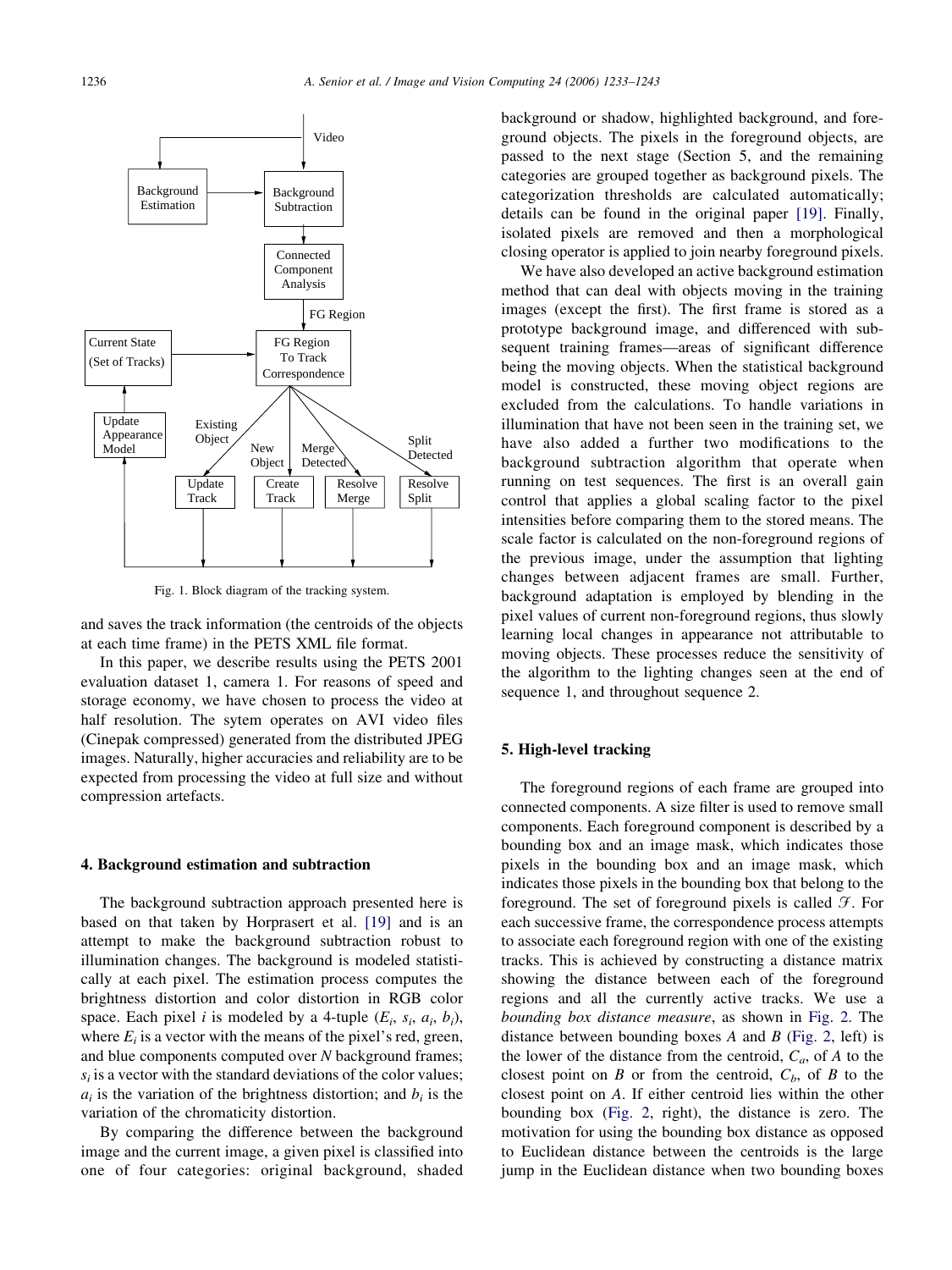<span id="page-4-0"></span>

Fig. 2. Bounding box distance measure.

(objects) merge or split. A time distance between the observations is also added in to penalize tracks for which no evidence has been seen for some time.

The distance matrix is then binarized, by thresholding, resulting in a correspondence matrix associating tracks with foreground regions. The analysis of the correspondence matrix produces four possible results as shown in [Fig. 1](#page-3-0): existing object, new object, merge detected and split detected.

For well-separated moving objects, the correspondence matrix (rows correspond to existing tracks and columns to foreground regions in the current segmentation) will have at most one non-zero element in each row or columnassociating each track with one foreground region and each foreground region with one track, respectively. Columns with all zero elements represent new objects in the scene, which are not associated with any track, and result in the creation of a new track. Rows with all zero elements represent tracks that are no longer visible (because they left the scene, or were generated because of artefacts of the background subtraction).

In the case of merging objects, two or more tracks will correspond to one foreground region, i.e. a column in the correspondence matrix will have more than one non-zero entry. When objects split, for example when people in a group walk away from each other, a single track will correspond to multiple foreground regions, resulting in more than one nonzero element in a row of the correspondence matrix. When a single track corresponds to more than one bounding box, all those bounding boxes are merged together, and processing proceeds. If two objects hitherto tracked as one should separate, the parts continue to be tracked as one until they separate sufficiently that both bounding boxes do not correspond to the track, and a new track is created.

Once a track is created, an appearance model of the object is initialized. This appearance model is adapted every time the same object is tracked into the next frame. On the detection of object merges, the appearance model is used to resolve the ambiguity. A detailed discussion of the appearance model and its application to occlusion handling is presented in the Section 6.

Because of failures in the background subtraction, particularly in the presence of lighting variation, some spurious foreground regions are generated, which result in tracks. However, most of these are filtered out with rules detecting their short life or the fact that the appearance model created in one frame fails to explain the 'foreground'

pixels in subsequent frames. An additional rule is used to prune out tracks, which do not move. These are considered to be static objects whose appearance varies, such as moving trees and reflections of sky.

#### 6. Appearance-based tracking

To resolve more complex structures in the track lattice produced by the bounding box tracking, we use appearancebased modeling. Here, for each track we build an appearance model, showing how the object appears in the image. The appearance model is an RGB color model with an associated probability mask. The color model,  $M_{\text{RGB}}(x)$ , shows the appearance of each pixel of an object, and the probability mask,  $P_c(\mathbf{x})$ , records the likelihood of the object being observed at that pixel. For simplicity of notation, the coordinates x are assumed to be in image coordinates, but in practice the appearance models model local regions of the image only, normalized to the current centroid, which translate with respect to the image coordinates. However, at any time an alignment is known, allowing us to calculate  $P_c$ and  $M_{\text{RGB}}$  for any point **x** in the image,  $P_c(\mathbf{x})$  being zero outside the modeled region.

When a new track is created, a rectangular appearance model is created with the same size as the bounding box of the foreground region. The model is initialized by copying the pixels of the track's foreground component into the color model. The corresponding probabilities are initialized to 0.4, and pixels which did not correspond to this track are given zero initial probability.

On subsequent frames, the appearance model is updated by blending in the current foreground region. The color model is updated by blending the current image pixel with the color model for all foreground pixels, and all the probability mask values are also updated with the following formulae ( $\alpha = \lambda = 0.95$ ):

$$
M_{\text{RGB}}(\mathbf{x}, t) = M_{\text{RGB}}(\mathbf{x}, t - 1)\alpha + (1 - \alpha)I(\mathbf{x}) \text{ if } \mathbf{x} \in \mathcal{F} \qquad (1)
$$

$$
P_{c}(\mathbf{x},t) = P_{c}(\mathbf{x},t-1)\lambda \text{ if } \mathbf{x} \notin \mathcal{F}
$$
 (2)

$$
P_{c}(\mathbf{x},t) = P_{c}(\mathbf{x},t-1)\lambda + (1-\lambda) \text{ if } \mathbf{x} \in \mathcal{F}
$$
 (3)

In this way, we maintain a continuously updated model of the appearance of the pixels in a foreground region, together with their observation probabilities. The latter can be thresholded and treated as a mask to find the boundary of the object, but also gives information about non-rigid variations in the object, for instance retaining observation information about the whole region swept out by a pedestrian's legs.

[Fig. 3](#page-5-0) shows the appearance model for a van from the PETS data at several different frames. The appearance models are used to solve a number of problems, including improved localization during tracking, track correspondence and occlusion resolution.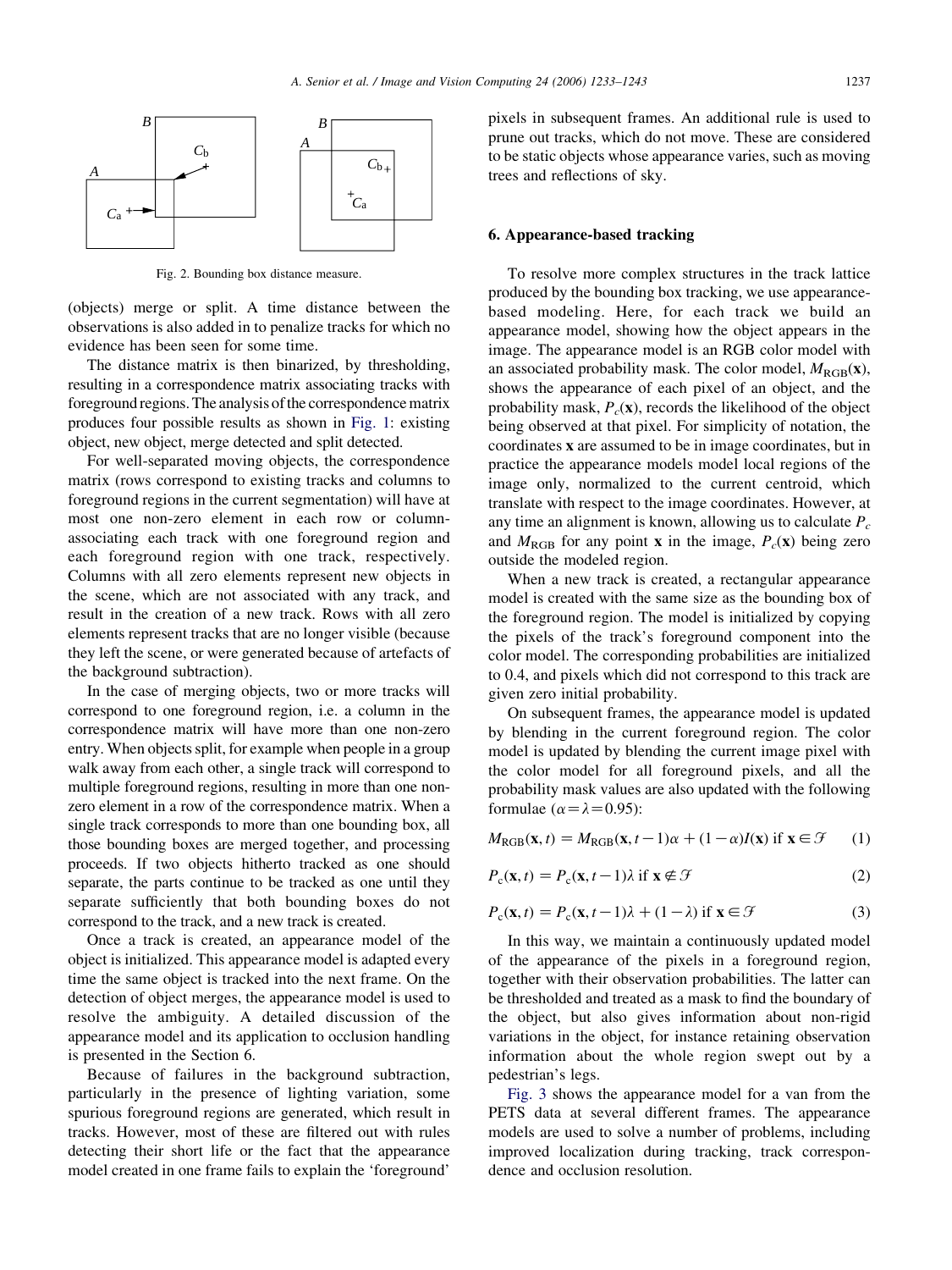<span id="page-5-0"></span>1238 A. Senior et al. / Image and Vision Computing 24 (2006) 1233–1243





718



947



822

1658



1733

884

1794 1909 2588

Fig. 3. The evolution of an appearance model. In each figure, the upper overlapped them. image shows the appearance for pixels where observation probability is greater than 0.5. The lower shows the probability mask as grey levels, with white being 1. The frame numbers at which these images represent the models are given, showing the progressive accommodation of the model to slow changes in scale and orientation.

Given a one-to-one track-to-foreground-region correspondence, we use the appearance model to provide improved localization of the tracked object. The background subtraction is unavoidably noisy, and the additional layers of morphology increase the noise in the localization of the objects, by adding some background pixels to a foreground region, and removing extremities. The appearance model, however, has an accumulation of information about the appearance of the pixels of an object and can be correlated with the image to give a more accurate estimate of the centroid of the object. The accumulated Euclidean RGB distance,  $p(I, x, M)$ , is minimized over a small search region and the point with the lower distance taken as the object's location. The process could be carried out to

sub-pixel accuracy, but the pixel level is sufficient for our tracking.

$$
p(I, \mathbf{x}, M) = \prod_{\mathbf{y}} p_{\text{RGB}}(\mathbf{x} + \mathbf{y}) P_{\text{c}}(\mathbf{x} + \mathbf{y})
$$
(4)

$$
p_{\text{RGB}}(x) = (2\pi\sigma^2)^{-(3/2)} e^{\frac{-||f(x) - M(x)||^2}{2\sigma^2}}
$$
(5)

When two tracks merge into a single foreground region, we use the appearance models for the tracks to estimate the separate objects' locations and their depth ordering.

This is done by the following operations, illustrated in Figs. 4–6:

- (1) Using a first-order model, the centroid locations of the objects i are predicted.
- (2) For a new merge, with no estimate of the depthordering, each object is correlated with the image in the predicted position, to find the location of best-fit.
- (3) Given this best-fit location, the 'disputed' pixels-those which have non-zero observation probabilities in more than one of the appearance model probability masks-are classified using a maximum likelihood classifier with a simple spherical Gaussian RGB model, determining which model was most likely to have produced them.

$$
p_i(\mathbf{x}) = p_{\text{RGB}_i}(\mathbf{x}) P_{c_i}(\mathbf{x})
$$
\n(6)

Figs. 4c and 5c show the results of such classifications.

- (4) Objects are ordered so that those which are assigned fewer disputed pixels are given greater depth. Those with few visible pixels are marked as occluded.
- (5) All disputed pixels are reclassified, with disputed pixels being assigned to the foremost object which



Fig. 4. An occlusion resolution (Frame 921 of dataset 1, camera 1). (a) Shows three appearance models for tracks converging in a single region. (b) Shows the pixels of a single foreground region, classified independently as to which of the models they belong to. (d–f) show the pixels finally allocated to each track, and (c) shows the regions overlaid on the original frame, with the original foreground region bounding box (thick box), the new bounding boxes (thin boxes) and the tracks of the object centroids.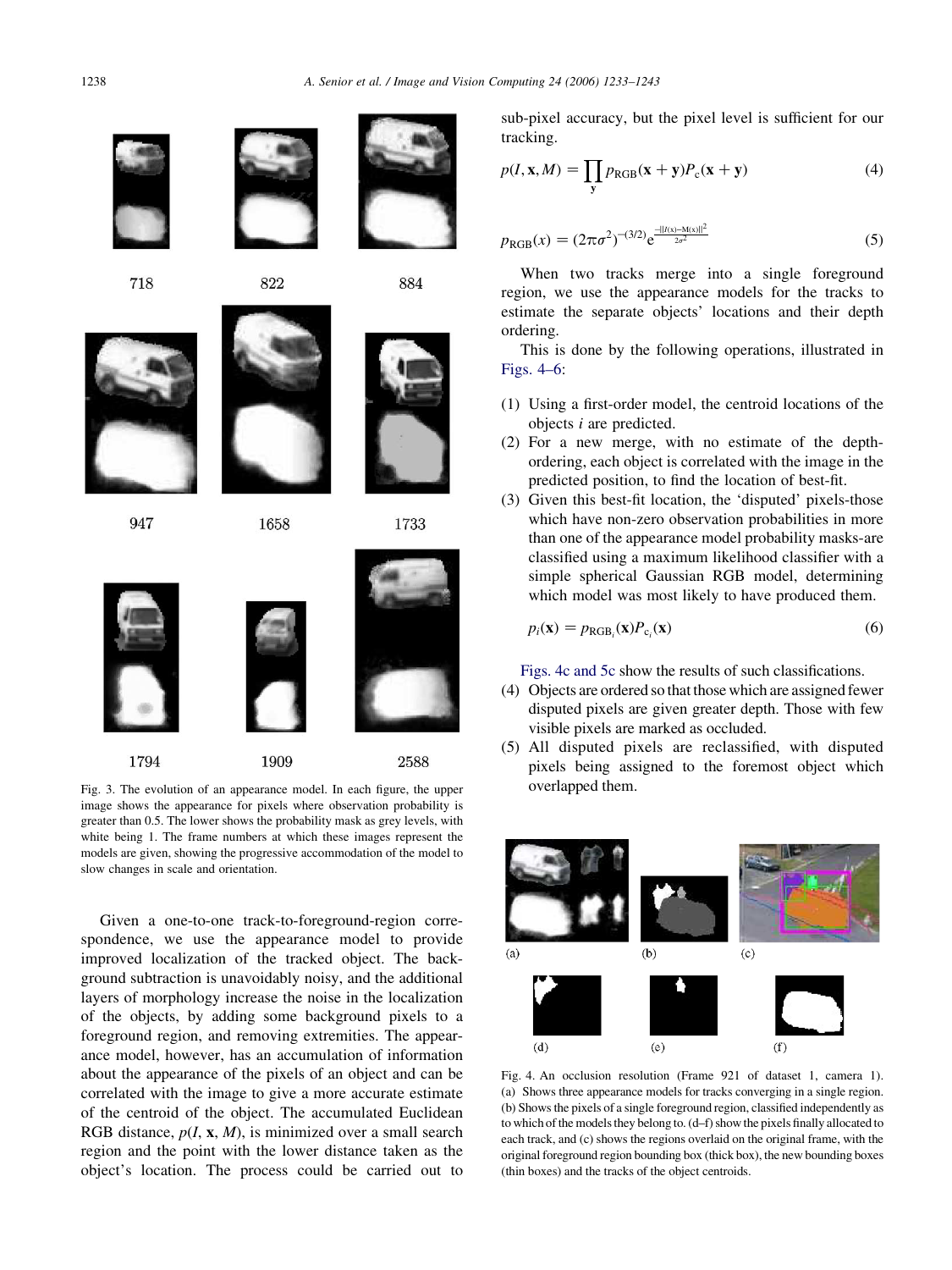

Fig. 5. An occlusion resolution (Frame 825 of dataset 1, camera 1). (a) appearance models. (b) Independently classified foreground region pixels as to which of the models they belong to. (d, e) the pixels allocated to each track after enforcing the depth-ordering, and (c) the regions overlaid on the original frame.

On subsequent frames, the localization step is carried out in depth order, with the foremost objects being fitted first, and pixels which match their appearance model being ignored in the localization of 'deeper' objects, as they are considered occluded. After the localization and occlusion resolution, the appearance model for each track is updated using only those pixels assigned to that track.

If a tracked object separates into two bounding boxes, then a new track is created for each part, with the appearance models being initialized from the corresponding areas of the previous appearance model.



Fig. 6. The appearance model for a group of people.

# 7. Multi-object segmentation

The appearance models can also be used to split complex objects. While the background subtractions yields complex, noisy foreground regions, the blending process of the model update allows finer structure in objects to be observed. The principal way in which this structure is used in the current system is to look for objects, which are actually groups of people. These can be detected in the representation if the people are walking sufficiently far apart that background pixels are visible between them. These are evidenced in the probability mask, and can be detected by observing the vertical projection of the probability mask. We look for minima in this projection, which are sufficiently low and divide sufficiently high maxima. When such a minimum is detected, the track can be divided into the two component objects, though here we choose to track the multi-person object and flag its identity.

# 8. Object classification

For the understanding of video it is important to label the objectsinthe scene. Forthe limited variety of objects in the test data processed here, we have written a simple rules-based classifier. Objects are initially classified by size and shape. We classify objects as: Single Person, Multiple People, Vehicle, and Other. For each object we find the area, the length of the contour, and the length and orientation of the principal axes. We compute the 'dispersedness', which is the ratio of the perimeter squared to the area. Dispersedness has been shown to be a useful cue to distinguish 2D image objects of one or more people from those of individual vehicles[\[8\].](#page-9-0) For each 2D image object, we also determine which principal axis is most nearly vertical and compute the ratio of the more-nearly horizontal axis length to the more-nearly vertical axis length. This ratio,  $r$ , is used to distinguish a foreground region of a single person from one representing multiple people since a single person's image is typically significantly taller than it is wide while a multi-person blob grows in width with the number of visible people. From these principles, we have designed the ad-hoc, rule-based classification shown in [Fig. 7–10](#page-7-0). In addition, we use temporal consistency to improve robustness so a cleanly tracked object, which is occasionally misclassified, can use its classification history to improve the results.

#### 9. Ground truth generation

The tracking results were evaluated by comparing them with ground truth. This section overviews the ground truth generation process. A semi-automatic interactive tool was developed to aid the user in generating ground truth. The ground truth marking (GTM) tool has the following four major components: (i) iterative frame acquisition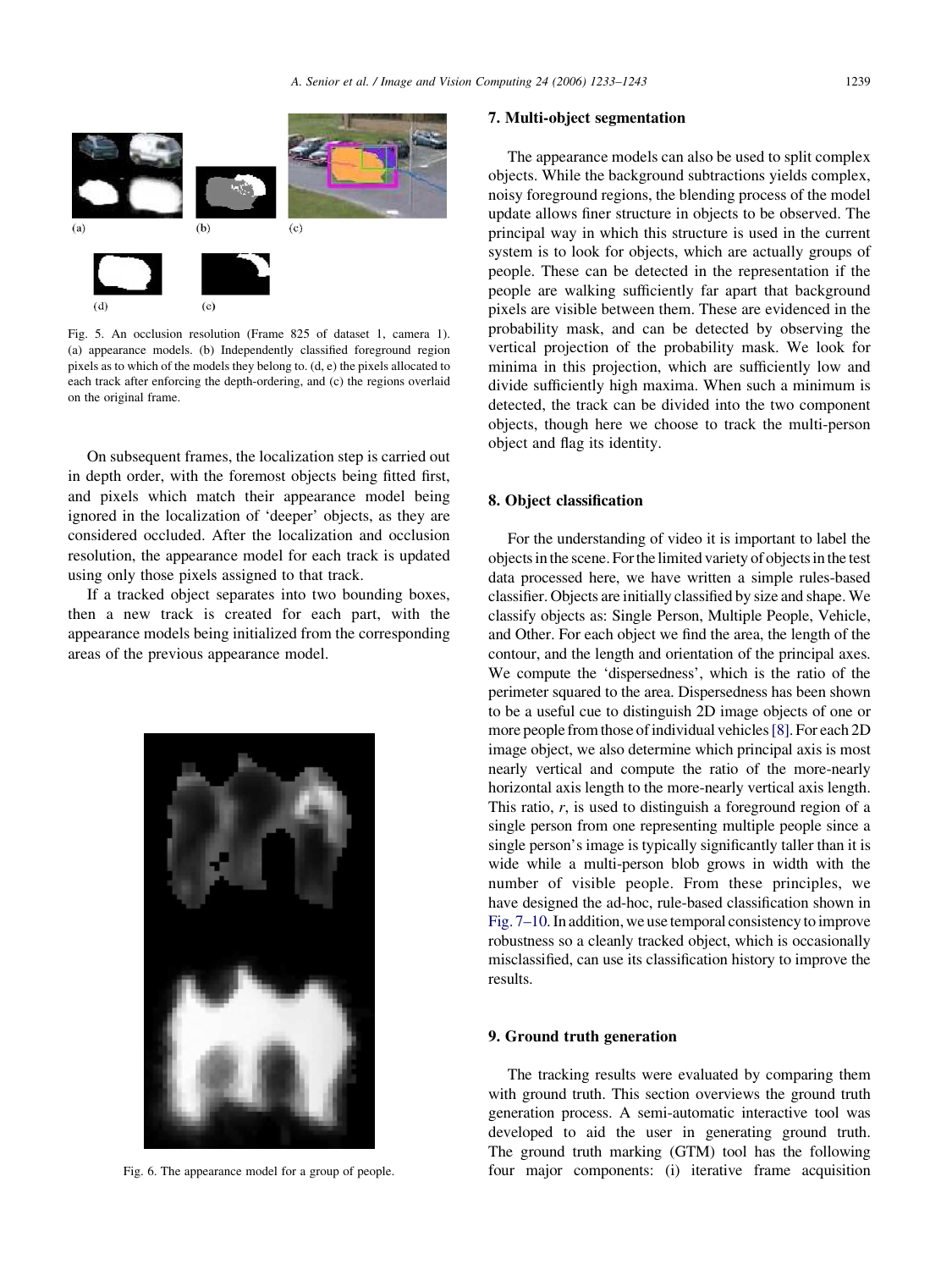<span id="page-7-0"></span>

Fig. 7. The classification rules for a foreground region.  $r$  is the horizontalto-vertical principal axis length ratio.

and advancement mechanism; (ii) automatic object detection; (iii) automatic object tracking; (iv) visualization; (v) refinement. After each frame of video is acquired, the object detection component automatically determines the foreground objects. The foreground objects detected in frame *n* are related to those in frame  $n-1$  by the object tracking component. At any frame  $n$ , all the existing tracks up to frame  $n$  and the bounding boxes detected in frame  $n$  are displayed by the visualization component. The editing component allows the user to either (a) accept the results of the object detection/tracking components, (b) modify (insert/delete/update) the detected components, (c) partially/totally modify (create, associate, and dissociate) track relationships among the objects detected in frame  $n-1$  and those in frame n. Once the user is satisfied with the object detection/tracking results at frame n, she can proceed to the next frame.



Fig. 8. A comparison of estimated tracks (black) with ground truth positions (white), for two tracks superimposed on a mid-sequence frame showing the two objects.



Fig. 9. An image showing all the tracks detected by the system for dataset 1, camera 1, overlaid on a background image.

Generating object position and track ground truth for video sequences is a very labour intensive process. In order to alleviate the tedium of the ground truth determination, GTM allows for sparse ground truth marking mode. In this mode, the user need not mark all the frames of the video but only a subset thereof. The intermediate object detection and tracking results are interpolated for the skipped frames using linear interpolation. The rate,  $\tau$ , of frame subsampling is user-adaptable and can be changed dynamically from frame to frame.

The basic premise in visual determination of the ground truth is that the humans are perfect vision machines. Although we refer to the visually determined object position and tracks as 'the ground truth', it should be emphasized that there is a significant *subjective* component of human judgment involved in the process. The objects to be tracked in many instances were very small (e.g. few pixels) and



Fig. 10. Per frame time requirements for the tracking and background subtraction. The lower line shows the time required for the background subtraction, and the upper line shows the total time required to process each frame. Times vary from about 10 ms when there are no objects to be tracked to a peak of about 130 ms when there are several overlapping objects being tracked.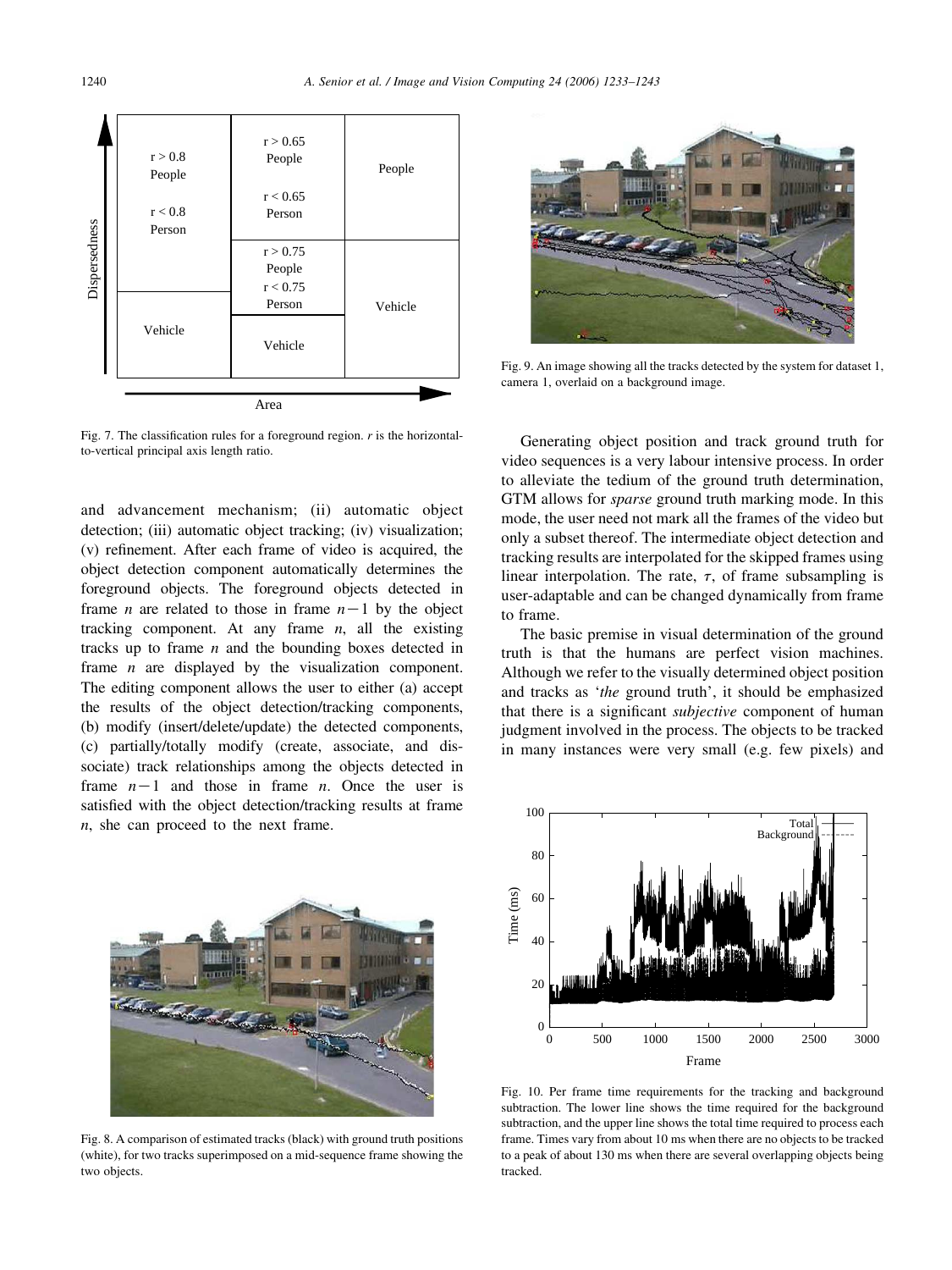exhibited poor contrast against the surrounding background. When several objects came very close to each other, determination of the exact boundary of each object was not easy. Further, since the judgments about of the object location were based on visual observation of a single (current) frame, the motion information (which is a significant clue for determining the object boundary) was not available for marking the ground truth information. Finally, limited human ability to exert sustained attention to mark minute details frame after frame tends to introduce errors in the ground truth data. Because of the monotonous nature of the ground truth determination, there may be an inclination to acceptance of the ground truth proposed by the (automatic) component of the GTM interface. Consequently, the resultant ground truth results may be biased towards the algorithms used in the automatic component of the GTM recipe. Perhaps, some of the subjectiveness of the ground truth data can be assessed by juxtaposing independently visually marked tracks obtained from different individuals and from different GTM interfaces. For the purpose of this study, we assume that the visually marked ground truth data is error-free.

# 10. Performance metrics

Given a ground truth labelling of a sequence, this section presents the method used for comparison of the ground truth with tracking results to evaluate the performance. The approach presented here is similar to the approach presented by Pingali and Segen [\[20\]](#page-10-0). Given two sets of tracks, a correspondence between the two sets needs to be established before the individual tracks can be compared to each other. Let  $N_e$  be the number of tracks in the ground truth and  $N_r$  be the number of tracks in the results. Correspondence is established by minimizing the distance between individual tracks. The following distance measure is used, evaluated for frames when both tracks exist:

$$
D_T(T1, T2) = \frac{1}{N_{12}^2} \sum_{i: \exists T1(t_i) \& \exists T2(t_i)} \sqrt{d_{\mathbf{x}}^2(i) + d_{\mathbf{v}}^2(i)} \tag{7}
$$

$$
d_{\mathbf{x}}(i) = |\mathbf{x}_1(i) - \mathbf{x}_2(i)| \tag{8}
$$

$$
d_{\mathbf{v}}(i) = |\mathbf{v}_1(i) - \mathbf{v}_2(i)| \tag{9}
$$

where  $N_{12}$  is the number of points in both tracks T1 and T2,  $\mathbf{x}_k(i)$  is the centroid and  $\mathbf{v}_k(i)$  is the velocity of object k at time  $t_i$ . Thus the distance between two tracks increases with the distance between the centroids and the difference in velocities. The distance is inversely proportional to the length for which both tracks exist-so tracks, which have many frames in common will have low distances. An  $N_e \times$  $N_r$  distance matrix is constructed using the track distance measure  $D_T$ . Track correspondence is established by thresholding this matrix. Each track in the ground truth

can be assigned one or more tracks from the results. This accommodates fragmented tracks. Once the correspondence between the ground truth and the result tracks are established, the following error measures are computed between the corresponding tracks.

- Object centroid position error: Objects in the ground truth are represented as bounding boxes. The object centroid position error is approximated by the distance between the centroids of the bounding boxes of ground truth and the results. This error measure is useful in determining how close the automatic tracking is to the actual position of the object.
- † Object area error: Here again, the object area is approximated by the area of the bounding box. The bounding box area will be very different from the actual object area. However, given the impracticality of manually identifying the boundary of the object in thousands of frames, the bounding box area error gives some idea of the quality of the segmentation.
- † Object detection lag: This is the difference in time between when a new object appears in the ground truth and when the tracking algorithm detects it.
- Track incompleteness factor: This measures how well the automatic track covers the ground truth:

$$
Trackincompleteness = \frac{F_{nf} + F_{pf}}{T_i}
$$
 (10)

where,  $F_{nf}$  is the false negative frame count, i.e. the number of frames that are missing from the result track.  $F_{pf}$  is the false positive frame count, i.e. the number of frames that are reported in the result which are not present in the ground truth and  $T_i$  is the number frames present in both the results and the ground truth.

• Track error rates: These include the false positive rate  $f<sub>p</sub>$ and the false negative rate  $f_n$  as ratios of numbers of tracks:

$$
f_p = \frac{\text{Results without corresponding ground truth}}{\text{Total number of ground truth tracks}} \tag{11}
$$

$$
f_n = \frac{\text{Ground truth without corresponding result}}{\text{Total number of ground truth tracks}} \tag{12}
$$

† Object type error: This counts the number of tracks for which our classification (person/car) was incorrect.

# 11. Experimental results

The goal of our effort was to develop a tracking system for handling occlusion. Given this focus, we report results only on PETS test dataset 1, camera 1. The current version of our system does not support continuous background estimation and hence we do not report results on the remaining sequences, which have significant lighting variations. Given the labour intensive nature of the ground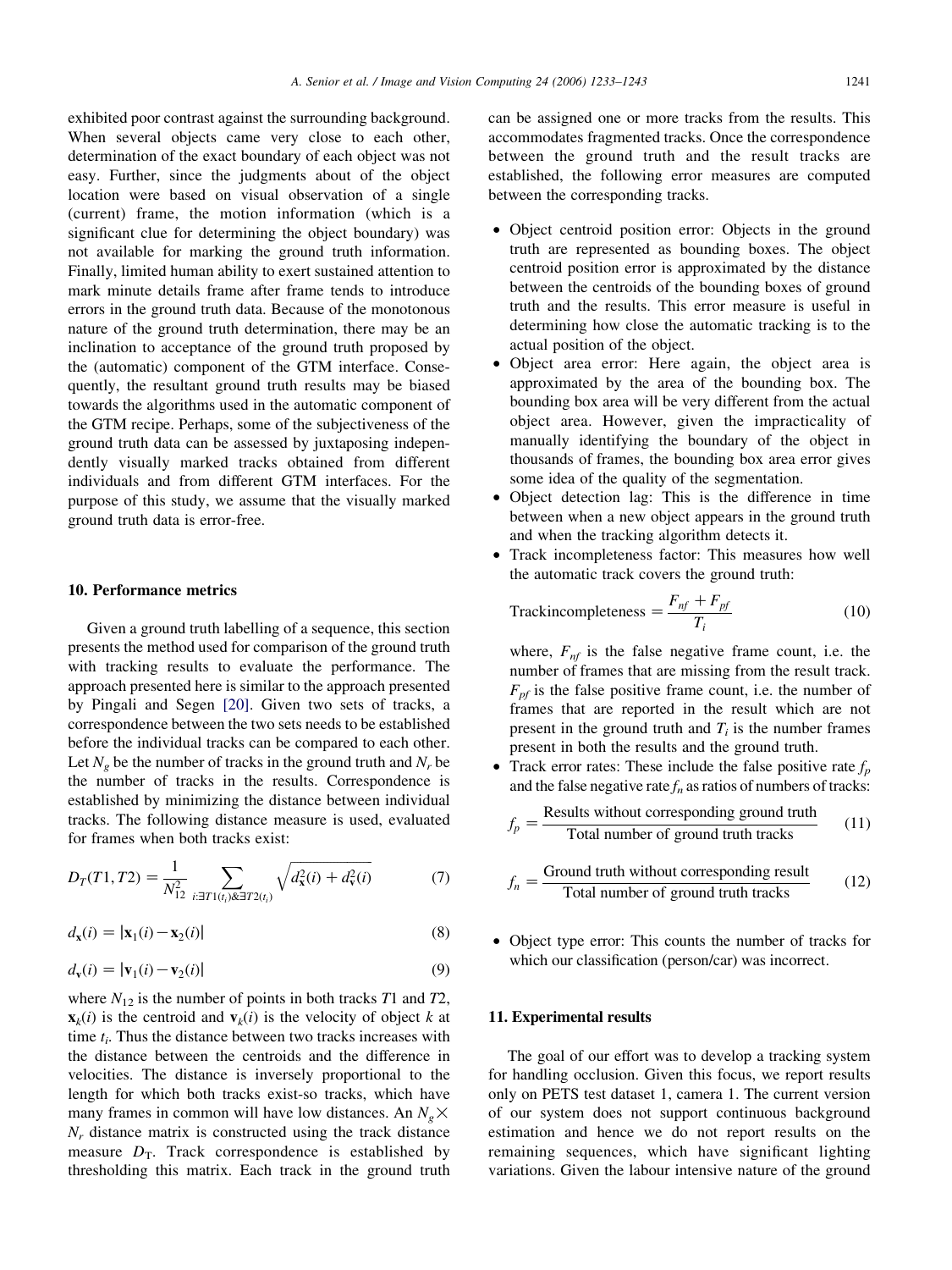<span id="page-9-0"></span>

| Table 2                                      |  |  |  |
|----------------------------------------------|--|--|--|
| Performance measures for Dataset 1, Camera 1 |  |  |  |

|                              | Dataset 1, Camera 1 |
|------------------------------|---------------------|
| Track error $f_p$            | 5/7                 |
| Track error $f_n$            | 2/7                 |
| Average position error       | 5.51 pixels         |
| Average area error           | $-346$ pixels       |
| Average detection lag        | 1.71 frames         |
| Average track incompleteness | 0.12                |
| Object type error            | 0 tracks            |

truth generation, we have only generated ground truth up to frame 841. Table 2 shows the various performance metrics for these frames.

Of the seven correct tracks, four are correctly detected, and the remaining three (three people walking together) are merged into a single track, though we do detect that it is several people. This accounts for the majority of the position error, since this result track is compared to each of the three ground truth tracks. No incorrect tracks are detected, though in the complete sequence, five spurious tracks are generated by failures in the background subtraction in the final frames, which are accumulated into tracks. The bounding box area measure is as yet largely meaningless since the bounding boxes in the results are only crude approximations of the object bounding boxes, subject to the vagaries of background subtraction and morphology. The detection lag is small, showing that the system detects objects nearly as quickly as the human ground truther.

# 12. Summary and conclusions

We have written a computer system capable of tracking moving objects in video, suitable for understanding moderately complex interactions of people and vehicles, as seen in the PETS 2001 data sets. We believe that for the sequence on which we have concentrated our efforts, the tracks produced are accurate. The two tier approach proposed in the paper successfully tracks through all the occlusions in the dataset. The high level bounding box association is sufficient to handle isolated object tracking. At object interactions, the appearance model is very effective in segmenting and localizing the individual objects and successfully handles the interactions.

To evaluate the system, we have designed and built a ground truthing tool and carried out preliminary evaluation of our results in comparison to the ground truth. The attempt to ground truth the data and use it for performance evaluation lead to the following insights. The most important aspect of the ground truth is at object interactions. Thus ground truth can be generated at varying resolutions through a sequence, coarse resolutions for isolated object paths and high resolution at object interactions. The tool we designed allows for this variation.

# 13. Future work

The implementation of the appearance models holds much scope for future investigation. A more complex model, for instance storing color covariances or even multi-modal distributions for each pixel would allow more robust modeling, but the models as described seem to be adequate for the current task. The background subtraction algorithm is currently not adaptive, and so begins to fail for long sequences with varying lighting conditions. Continuous updating of background regions will improve its robustness to such situations. The system must also operate in real-time to be applicable to realworld tracking problems. Currently the background subtraction works at about 9 fps and the subsequent processing takes a similar amount of time. Without further optimization, the system should run on live data by dropping frames, but we have not tested the system in this mode.

# Acknowledgements

We would like to thank Ismail Haritaoğlu of IBM Almaden Research for providing the background estimation and subtraction code.

# References

- [1] A.F. Bobick, et al., The KidsRoom: a perceptually-based interactive and immersive story environment, Teleoperators and Virtual Environment 8 (1999) 367–391.
- [2] W. Grimson, C. Stauffer, R. Romano, L. Lee, Using adaptive tracking to classify and monitor activities in a site, Conference on Computer Vision and Pattern Recognition (1998) 22–29.
- [3] H. Tao, H. Sawhney, R. Kumar, Dynamic layer representation with applications to tracking, Proceedings of International Conference on Pattern Recognition (2000).
- [4] T.-H. Chang, S. Gong, E.-J. Ong, Tracking multiple people under occlusion using multiple cameras, Proceedings of 11th British Machine Vision Conference (2000).
- [5] S. Dockstader, A. Tekalp, Multiple camera fusion for multi-object tracking, Proceedings of IEEE Workshop on Multi-Object Tracking (2001) 95–102.
- [6] S. McKenna, J. Jabri, Z. Duran, H. Wechsler, Tracking interacting people, International Workshop on Face and Gesture Recognition (2000) 348–353.
- [7] I. Haritaoğlu, M. Flickner, Detection and tracking of shopping groups in stores, CVPR (2001).
- [8] A. Lipton, H. Fuyiyoshi, R. Patil, Moving target classification and tracking from real-time video, Proceedings of Fourth IEEE Workshop on Applications of Computer Vision (1998).
- [9] I. Haritaoğlu, D. Harwood, L.S. Davis, W<sup>4</sup>: Real-time surveillance of people and their activities, IEEE Transaction on Pattern Analysis and Machine Intelligence 22 (8) (2000) 809–830.
- [10] S. Intille, J. Davis, A. Bobick, Real-time closed-world tracking, Conference on Computer Vision and Pattern Recognition (1997) 697– 703.
- [11] T. Ellis, M. Xu, Object detection and tracking in an open and dynamic world, International Workshop on Performance Evaluation of Tracking and Surveillance (2001).
- [12] A. Senior, Tracking with probabilistic appearance models, Third International workshop on Performance Evaluation of Tracking and Surveillance Systems (2002).